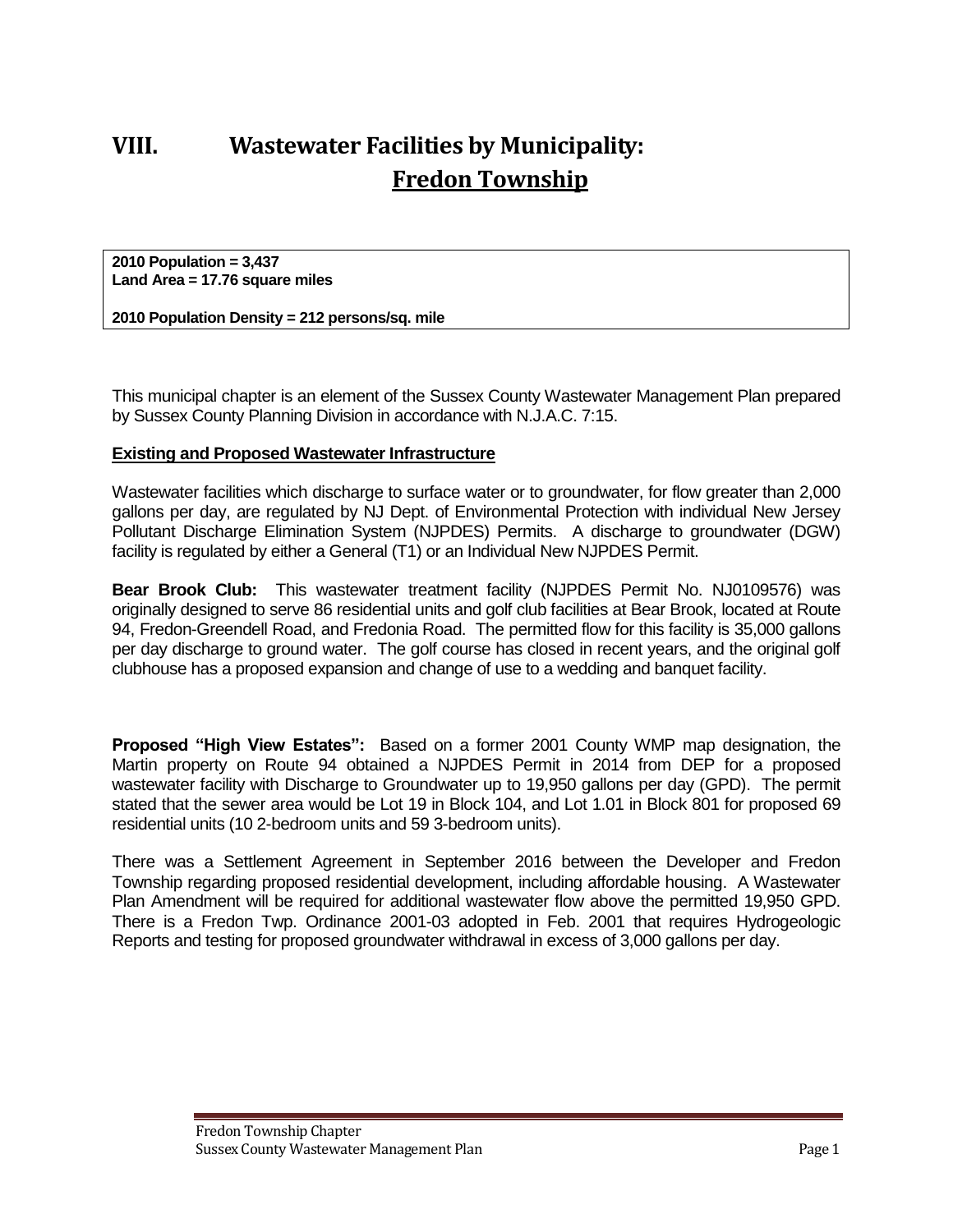The following table lists facilities governed by a State T-1 Permit, which is a "General Permit for Sanitary Subsurface Disposal" for discharges greater than 2,000 gallons per day.

#### **Table A - Existing NJPDES T-1 Facilities:**

| <b>NJPDES</b> | <b>Facility</b><br><b>Name</b>      | Project<br><b>Summary</b>                     | <b>Block</b> | Lot | <b>Street</b><br><b>Address</b> | X Coord. | Y Coord. |
|---------------|-------------------------------------|-----------------------------------------------|--------------|-----|---------------------------------|----------|----------|
|               |                                     |                                               |              |     |                                 |          |          |
| NJG0173509    | Fredon Twp.<br>Elementary<br>School | Public<br>school with<br>over 300<br>students | 1801         |     | 459 Route 94                    | 405081   | 801647   |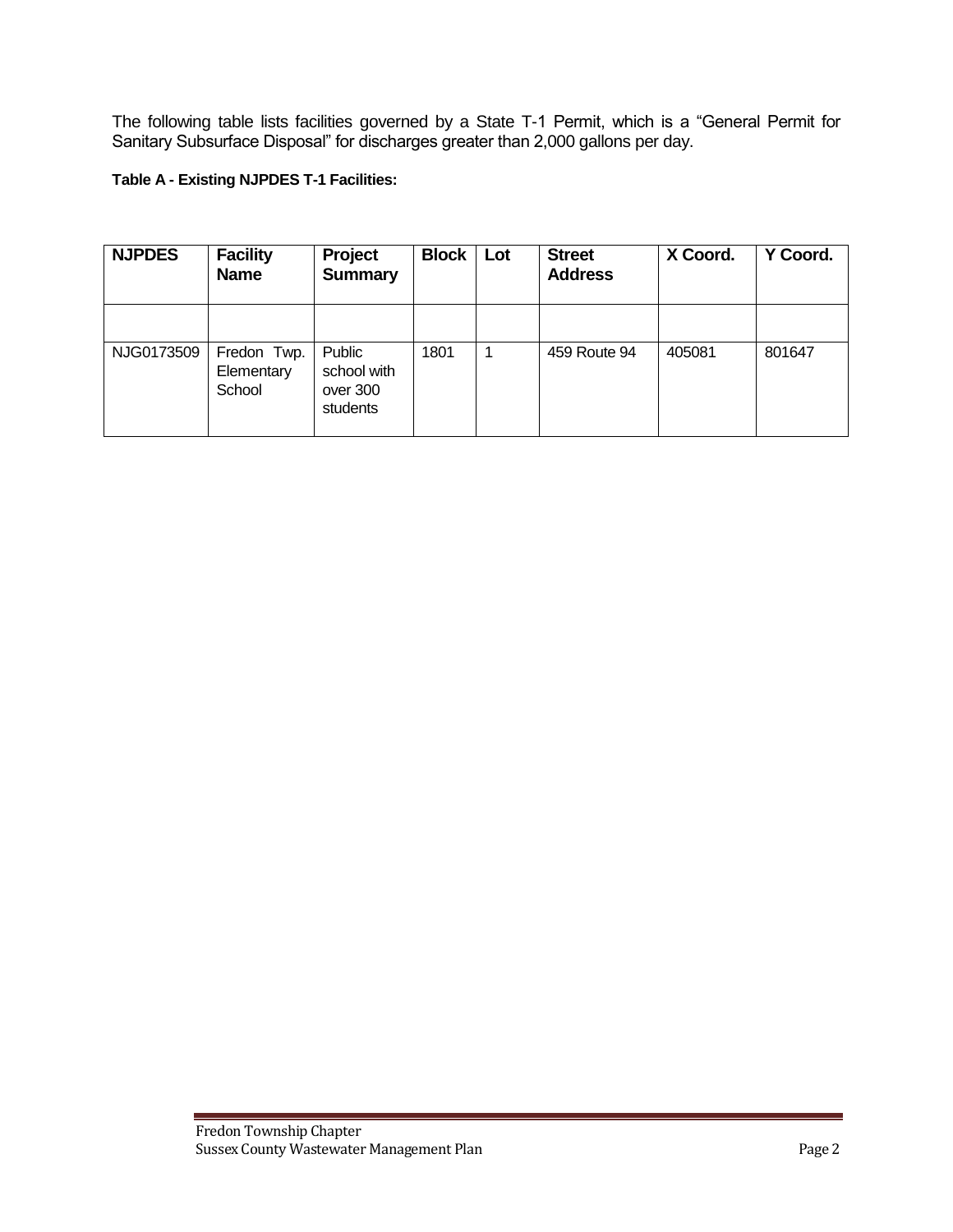## **ON-SITE DOMESTIC TREATMENT FACILITIES FACILITY NAME: BEAR BROOK VALLEY**

| 1. Existing or proposed facility:                                                                                              | Existing                                                 |                                |  |  |
|--------------------------------------------------------------------------------------------------------------------------------|----------------------------------------------------------|--------------------------------|--|--|
| 2. New Jersey Pollutant Discharge Elimination<br><b>System Permit Number:</b>                                                  | NJ0109576                                                |                                |  |  |
| 3. Discharge to ground water (DGW) or surface<br>water (DSW):                                                                  | <b>DGW</b>                                               |                                |  |  |
| 4. Receiving water or aquifer:                                                                                                 | Martinsburg Formation/ Shale                             |                                |  |  |
| 5. Classification of receiving water or aquifer:                                                                               |                                                          |                                |  |  |
| 6. Owner of facility:                                                                                                          | 23 Players Blvd, LLC                                     |                                |  |  |
| 7. Operator of facility:                                                                                                       | Aqua New Jersey Inc.                                     |                                |  |  |
| 8. Co-Permittee of facility (where applicable):                                                                                |                                                          |                                |  |  |
| 9. Location of facility:                                                                                                       |                                                          |                                |  |  |
| a. Municipality & County                                                                                                       | Fredon Twp. - Sussex County                              |                                |  |  |
| b. Street address                                                                                                              | Route 94                                                 |                                |  |  |
| c. Block(s) and Lot(s)                                                                                                         | <b>Block</b><br>Lot                                      |                                |  |  |
| 10. Location of discharge (i.e. degrees, minutes,<br>seconds):                                                                 | a. Longitude 74 49' 32<br>b. Latitude<br>41 01' 02<br>or |                                |  |  |
|                                                                                                                                | c. State Plane Coordinates                               |                                |  |  |
| 11. Present permitted flow or permit condition<br>(DSW) or daily maximum (DGW):                                                | 0.035 Million Gallons per Day (MGD)                      |                                |  |  |
| *13. Summary of population served/to be served<br>including major seasonal fluctuations:                                       | Current (Year 2015)<br>Population                        | <b>Build-out Population</b>    |  |  |
| <b>TOTAL</b>                                                                                                                   |                                                          | 86 housing units               |  |  |
| *14. Summary of wastewater flow received/to be<br>received as a 3-day average flow for DSW or a<br>daily maximum flow for DGW: | Current (Year 2015) Flow<br>(MGD)                        | <b>Build-out Flow</b><br>(MGD) |  |  |
| <b>Residential flow</b>                                                                                                        | 0.005                                                    | 0.026                          |  |  |
| Commercial flow                                                                                                                |                                                          | 0.009                          |  |  |
| <b>Industrial flow</b>                                                                                                         |                                                          |                                |  |  |
| Infiltration/Inflow                                                                                                            |                                                          |                                |  |  |
| <b>Facility Total</b>                                                                                                          | 0.005 MGD                                                | 0.035 MGD                      |  |  |